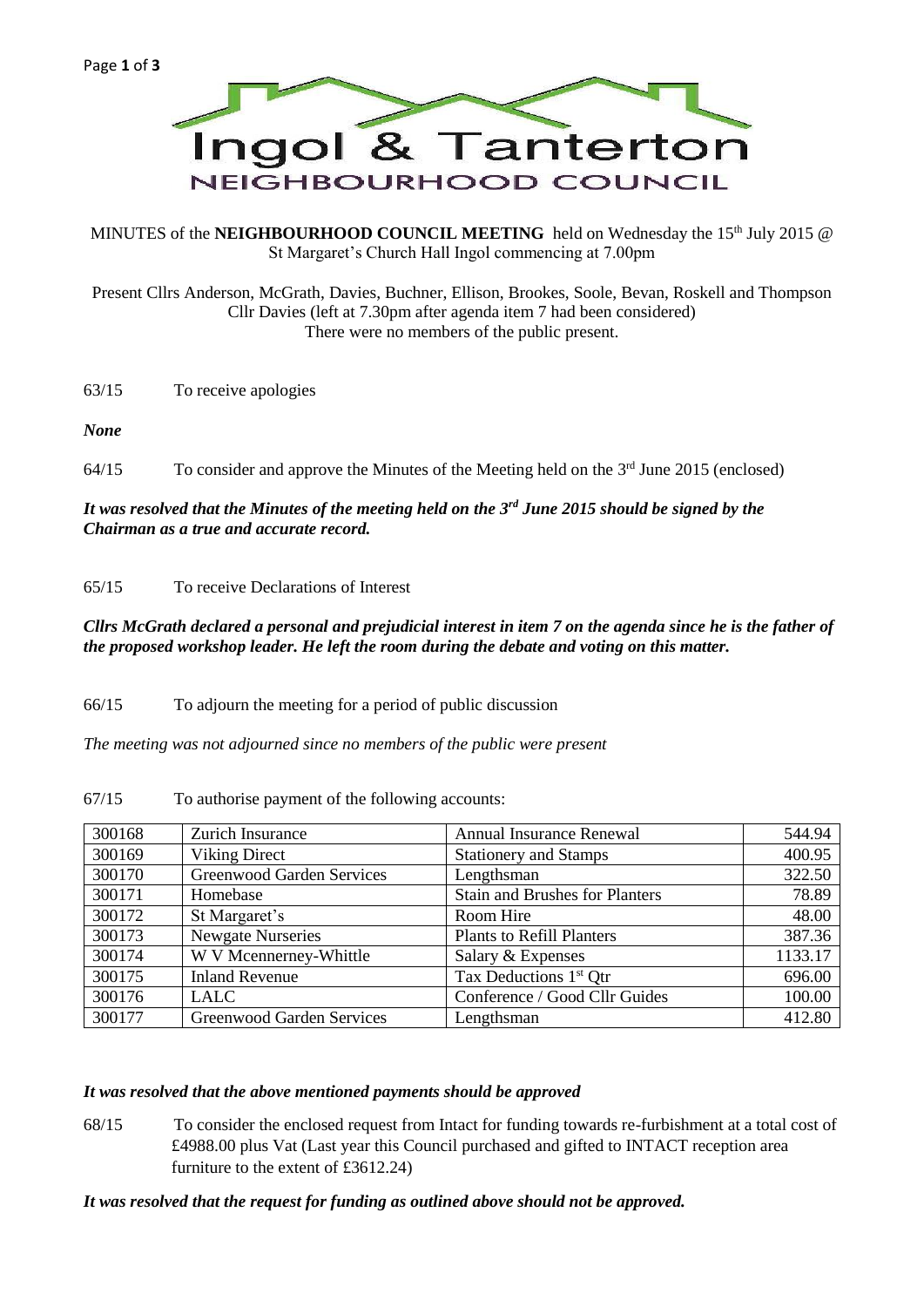## Page **2** of **3**

69/15 To consider whether this Council wishes to undertake a series of three 'Group Dynamics & Team Effectiveness Workshops' led by Nicola McGrath at a cost £450.00 as per enclosed papers.

## *A recorded vote was requested:*

*In favour Cllrs Bevan, Soole, Davies, Buchner and Anderson*

*Against Cllrs Thompson, Ellison, Roskell and Brookes*

#### *It was therefore resolved that the above mentioned training should be arranged.*

70/15 To consider and approve the purchase of a watering tank and lance to enable the lengthsman to undertake the watering of the planters during the summer months at a cost of £490 net of Vat – the present arrangements for temporary use of Lea and Cottam equipment is coming to an end.

#### *It was resolved that the watering tank as mentioned above should be purchased.*

71/15 To consider funding the provision of security fencing in the vicinity of the Tanterton recreation ground to be used to safely store the Tanterton Rovers FC goal post equipment between matches at an estimated cost of £420.00 (see enclosure)

## *It was resolved that this Council should pay for the security fencing as outlined above.*

72/15 To consider funding the cost of 4 signs to be erected on Gateway land (installed by them) saying 'no ball games' at a cost of £21.20 plus delivery and Vat (see enclosure)

#### *It was resolved that the signs as outlined above should be purchased.*

73/15 To consider submission of a resolution to the LALC AGM and nominate up to two members to attend the AGM as voting representatives of this Council

# *It was resolved that the following resolution should be placed and that Cllr Brookes and Anderson would attend the AGM as proposer and seconder:*

# *'That the LALC investigate their subscription fees so that larger Councils receive a fairer return by way of benefits'*

# 74/15 To receive such verbal reports that are appropriate from this Council's working groups.

*The following updates were received:*

*Community Plan W/G – A progress report had already been circulated by e-mail – further information concerning Neighbourhood Plans and Community led Plans was circulated at the meeting for information – Rosie Green from Preston CC had confirmed that she would assist with the development of a plan. It was suggested that Rosie Green address this council at its next meeting in September – the W/G are continuing with their enquiries and have contacted Locality – a proposal as to how to progress is hoped to be available at the next meeting.*

*Tanterton Shops W/G – Groundworks were still attempting to arrange a meeting with local stakeholders and land owners to arrange a workshop to discuss their proposed development plans which had been commissioned by the NC – there had been a poor response from those approached which was disappointing however continued efforts to engage with the stakeholders was ongoing.*